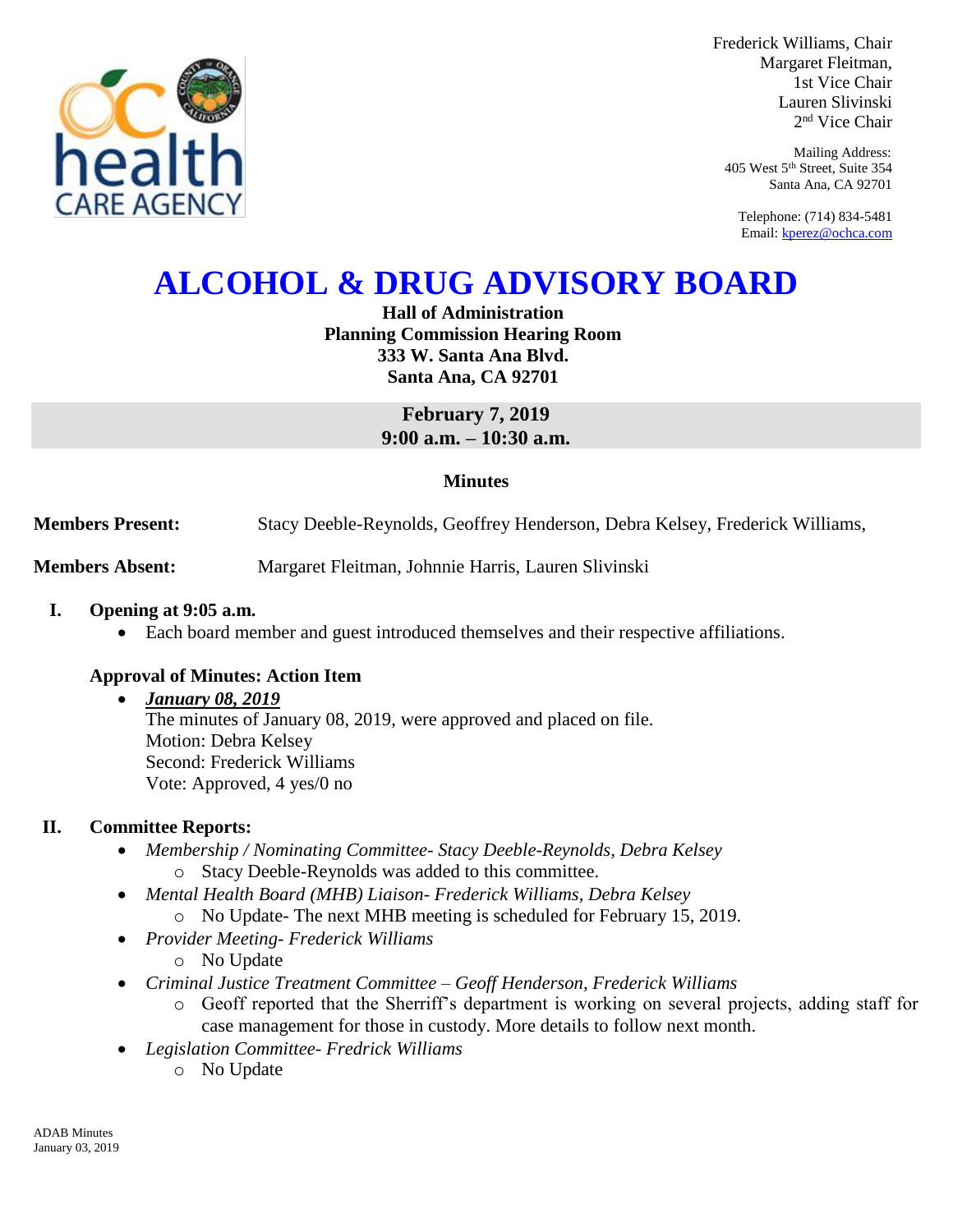- *Community Forum Planning Committee– Geoff Henderson, Debra Kelsey, Margaret Fleitman, Lauren Slivinski*
	- o The committee is under discussion to possibly repeat the forum from last year, more details will follow soon.
- Community Collaborative Committee:
	- o *Drug Prevention Coalition: Margaret Fleitman*
		- No Update.
	- o *Orange County RX & OTC Coalition: Margaret Fleitman*
		- No Update.
	- o *Orange County Substance Abuse Prevention Network (OCSAPN): Stacy Deeble-Reynolds*
		- Stacy reported they are starting the planning of the OCSAPN Conference with an increased focus on youth. Details to come as the date approaches.
	- o *Mental Health Services ACT (MHSA) Steering Committee: Stacy Deeble-Reynolds, Frederick Williams,* 
		- Geoff Henderson reported they learned about Anita Street and Be Well OC. He provided several details of the facility, being an integrated system for substance use and mental health treatment services. This is a collaborative between HCA, hospitals, and CalOptima.

#### **III. Old Business:**

- **Discussion: Support for Naloxone Kit Distribution-** Amie Dunkle provided the board members with information on the types of services that she provides out in the community. They provide fentanyl test kits, sharps containers, first aid items such as antibiotic ointments and band aide to help with infections, Naloxone kits, and more. In addition, their group provides trainings out in the community and to family members who may need the trainings. Amie provided information on some of the needs she is seeing out in the community that are of concern. There are more overdose rates in which require more services throughout the county to engage with individuals and family members. Amie asks the board to help in seeking financial support to help with continued services out in the community.
- The ADAB thanked Amie for all of her services and will consider writing a letter of support and recommendation to the Board of Supervisors on this matter. Geoff Henderson will provide a draft letter and send it out to the rest of the members for approval.

## **IV. New Business:**

 $\bullet$  N/A

## **V. BHS Update:**

*Ian Kemmer-* The Drug MediCal (DMC) beneficiary access line has received 631 screenings for clients, out of those 41% were screened for residential services, 40% for outpatient services, 12% detoxification services, 6% were screened for methadone or other medication assisted treatment, and 1% for an urgent services such as ER services. Out of those screenings, 99% were linked to a provider for ongoing services within 10 days. There has been an expansion in residential services, with 5 providers serving clients in the County. Our waitlist for services has dropped significantly, from 2-3 month wait to now less than 2 weeks. Another big piece in residential, we have 6 providers who provide sober living, with 43 total admissions since July 2018. Furthermore, we have been using the Yellow Cab services to get individuals to services. There are a couple of solicitations that have posted under residential services, medical withdraw management and another for AB109 treatment services. Vivitrol is now offered for some DMC clients who are in outpatient treatment, with a total of 43 who have received this service. We have served 1750